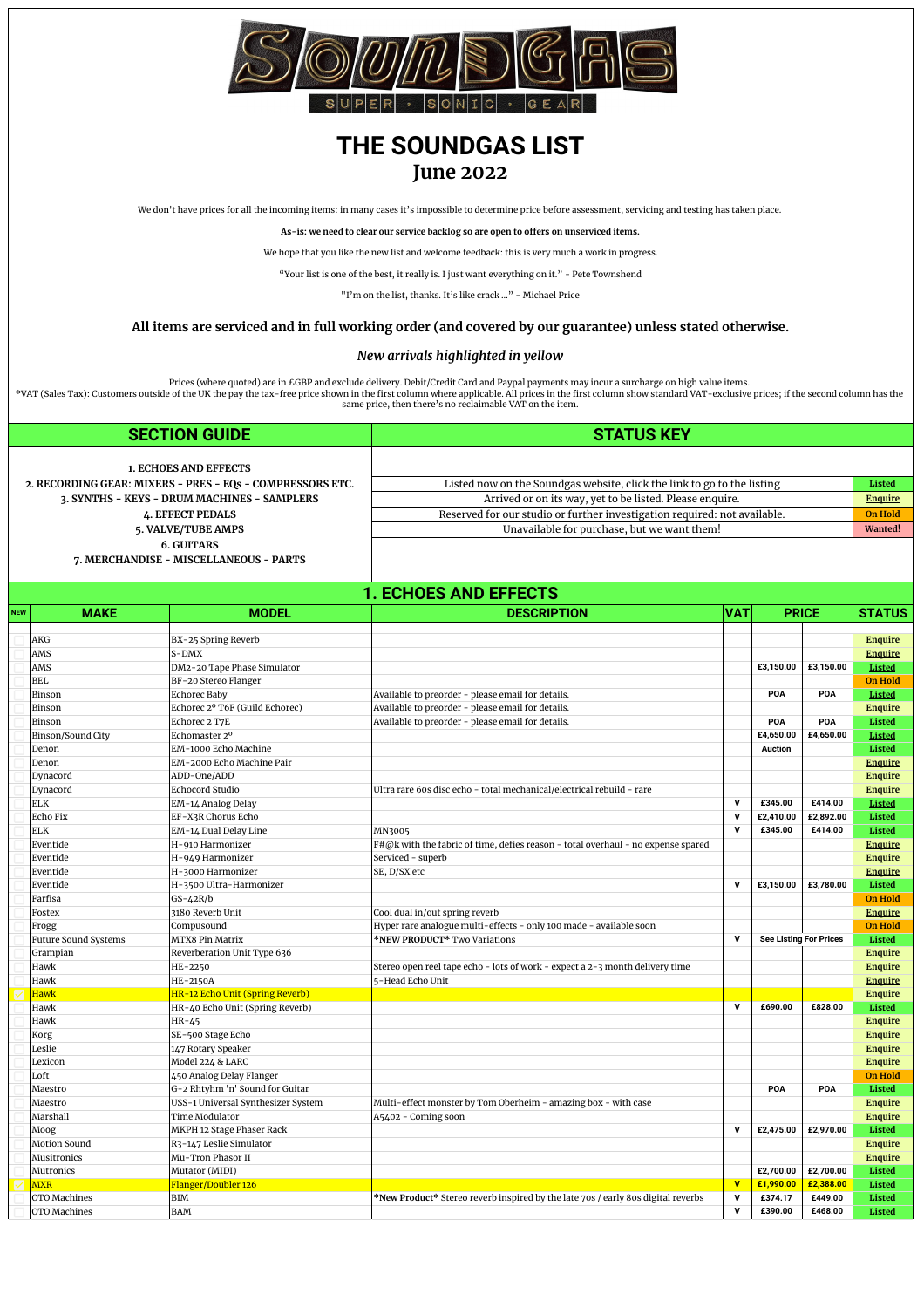| OTO Machines        | <b>BOUM</b>                          | *New Product* Stereo warming unit, compressor, distortion & low-pass filter   | $\mathsf{v}$ | £408.33                          | £490.00        | Listed         |
|---------------------|--------------------------------------|-------------------------------------------------------------------------------|--------------|----------------------------------|----------------|----------------|
| Pioneer             | SR-202W Spring Reverb                |                                                                               | $\mathbf v$  | £450.00                          | £540.00        | <b>Enquire</b> |
| Publison            | DHM89                                | In our studio: bonkers, but don't buy one that isn't serviced and warrantied! |              |                                  |                | <b>On Hold</b> |
| Publison            | <b>IM90 Infernal Machine</b>         | Bonkers, but don't buy one that isn't serviced!                               |              |                                  |                | <b>Enquire</b> |
| Quantec             | <b>ORS</b>                           |                                                                               |              |                                  |                | <b>Enquire</b> |
| Roland              | DC-30 Chorus Echo                    | <b>BBD Chorus/Echo</b>                                                        | $\mathsf{v}$ | £495.00                          | £594.00        | Listed         |
| Roland              | DC-50 Digital Chorus                 | Not digital - cool BBD unit                                                   |              |                                  |                | <b>Enquire</b> |
| Roland              | RDE-1800 Digital Echo (Reverb)       |                                                                               | $\mathsf{v}$ | £750.00                          | £900.00        | Listed         |
| Roland              | RE-200 Space Echo                    | Early Space Echo - we modify with 201 tape transport                          |              |                                  |                | <b>Enquire</b> |
| Roland              | RE-201 Space Echo                    | Choice of voltage and condition                                               |              | <b>RANGE OF PRICES AVAILABLE</b> |                | Listed         |
| Roland              | RE-301 Chorus Echo                   | Choice of voltage                                                             |              | £2,450.00                        | £2,450.00      | Listed         |
| Roland              | RE-501 Chorus Echo                   |                                                                               | $\mathbf{V}$ | £2,650.00                        | £3,180.00      | Listed         |
| Roland              | RSS PH-830 Stereo Phaser             |                                                                               |              |                                  |                | <b>Enquire</b> |
| Roland              | SBF-325 Stereo Flanger               | Amazing rack unit                                                             |              |                                  |                | <b>Enquire</b> |
| Roland              | SDD-320 Dimension D                  |                                                                               |              |                                  |                | <b>Enquire</b> |
| Roland              | SRE-555 Chorus Echo                  |                                                                               |              |                                  |                | <b>Enquire</b> |
| Roland              | SVC-350 Vocoder                      | Choice of voltage and condition                                               | $\mathbf v$  | £1,650.00                        | £1,980.00      | <b>Enquire</b> |
| Scotch              | 156 Tape 3m Roll                     | For Roland, Korg and HH echoes                                                | $\mathbf v$  | £150.00                          | £180.00        | Listed         |
| Schulte Audio       | Compact Phasing A                    |                                                                               |              |                                  |                | <b>Enquire</b> |
| Soundgas            | Tape Loops for Roland Echoes (RT-1L) | Price per pair                                                                | $\mathbf v$  | £30.00                           | £36.00         | Listed         |
| Soundgas            | Type 636                             | *NEW PRODUCT* Grampian Spring Reverb                                          | $\mathbf v$  | £3,850.00                        | £4.620.00      | Listed         |
| Soundgas            | Type 636P                            | *NEW PRODUCT* Grampian Mic Preamp                                             | $\mathbf v$  | £1,045.00                        | £1,254.00      | Listed         |
| <b>Soundgas</b>     | Type 636P2                           | *NEW PRODUCT* Dual Grampian Mic Preamp                                        | $\mathbf{V}$ | £2,450.00                        | £2,940.00      | Listed         |
| Trio Surround Sonic | Quadrixer Model KN-6644              |                                                                               | $\mathbf{v}$ | £725.00                          | £870.00        | Listed         |
| Univox              | Univibe - Racked                     |                                                                               |              |                                  |                | <b>On Hold</b> |
| Ursa Major          | SST-282 Space Station                |                                                                               | $\mathbf v$  | £4,650.00                        | £5,580.00      | Listed         |
| Vermona             | Phaser 80                            |                                                                               |              | Auction                          | <b>Auction</b> | <b>Enquire</b> |
| Vestax              | DCR-1200 3 Band Isolater             |                                                                               |              |                                  |                | <b>Enquire</b> |
| Vestax              | DDG-X2 Digital Delay                 |                                                                               | $\mathbf v$  | £245.00                          | £294.00        | Listed         |
| Vestax              | DFG-X2 3 Band Isolator               |                                                                               | $\mathbf v$  | £245.00                          | £294.00        | Listed         |
| Vestax              | DIG-400 Digital Delay                |                                                                               |              |                                  |                | <b>Enquire</b> |
| Vestax              | DSG-1 Digital Delay/Sampler          |                                                                               |              |                                  |                | <b>Enquire</b> |
| Vestax              | DSG-05 Digital Sampler Gear          | Near mint - boxed                                                             |              |                                  |                | <b>Enquire</b> |
| <b>Vestax</b>       | MDX Digital Delay with Modulation    |                                                                               |              |                                  |                | <b>Enquire</b> |
| Yamaha              | E1010 Analog Delay                   | MN-3005 rack delay - quality                                                  | $\mathbf v$  | £565.00                          | £678.00        | Listed         |
|                     |                                      |                                                                               |              |                                  |                |                |

| 2. RECORDING GEAR: MIXERS - PRES - EQs - COMPRESSORS ETC. |                                   |                                                                 |              |                         |           |                |  |
|-----------------------------------------------------------|-----------------------------------|-----------------------------------------------------------------|--------------|-------------------------|-----------|----------------|--|
| <b>MAKE</b>                                               | <b>MODEL</b>                      | <b>DESCRIPTION</b>                                              | <b>VAT</b>   | <b>PRICE</b>            |           | <b>STATUS</b>  |  |
|                                                           |                                   |                                                                 |              |                         |           |                |  |
| Ampex                                                     | 351 Pre-Amp Pair                  | <b>Brokerage Sale</b>                                           |              | \$12,000.00 \$12,000.00 |           | Listed         |  |
| <b>Boss</b>                                               | KM-40 Mixer                       |                                                                 |              |                         |           | <b>Enquire</b> |  |
| <b>EMT</b>                                                | 156 TV PDM Compressor             |                                                                 |              |                         |           | <b>Enquire</b> |  |
| Gates                                                     | SA-154 Mixer                      |                                                                 | $\mathbf v$  | £1,950.00               | £2,340.00 | Listed         |  |
| Guyatone                                                  | HIP Hyper Instrument Processor    |                                                                 |              |                         |           | <b>Enquire</b> |  |
| Klein & Hummel                                            | <b>UE100 Valve EQs</b>            | Stereo Matched Pair                                             |              | £14,250.00 £14,250.00   |           | Listed         |  |
| Korg                                                      | EM-570 Echo Mixer                 |                                                                 |              |                         |           | <b>Enquire</b> |  |
| Leslie                                                    | 147 Speaker                       |                                                                 |              | £1,550.00               | £1,550.00 | Listed         |  |
| Nakamichi                                                 | 610 Control Preamplifier          |                                                                 |              |                         |           | <b>Enquire</b> |  |
| Roland                                                    | VX-55 Mixing Amplifier            |                                                                 |              |                         |           | <b>Enquire</b> |  |
| Sherman                                                   | <b>Filter Bank</b>                |                                                                 |              | £1,950.00               | £1.950.00 | Listed         |  |
| Sony                                                      | SRP X-1008 Audio Mixer            |                                                                 | $\mathbf{v}$ | £235.00                 | £282.00   | Listed         |  |
| Tascam                                                    | 106 Audio Mixer                   |                                                                 |              |                         |           | <b>Enquire</b> |  |
| Tascam                                                    | 488 MkII Portastudio              |                                                                 |              |                         |           | <b>Enquire</b> |  |
| Tascam                                                    | 388 Studio 8                      |                                                                 |              |                         |           | <b>Enquire</b> |  |
| Tascam                                                    | M-06 Mixer                        |                                                                 |              |                         |           | <b>Enquire</b> |  |
| Tascam                                                    | M-106 Mixer                       |                                                                 |              |                         |           | <b>Enquire</b> |  |
| <b>Tascam</b>                                             | M-208 Mixer                       |                                                                 | $\mathbf{v}$ | £890.00                 | £1.068.00 | Listed         |  |
| Tascam                                                    | M-216 Mixer                       |                                                                 |              |                         |           | <b>Enquire</b> |  |
| Tascam                                                    | M-224 Mixer                       |                                                                 |              |                         |           | <b>Enquire</b> |  |
| Tascam                                                    | M30 Teac Mixer                    |                                                                 |              |                         |           | <b>Enquire</b> |  |
| Universal Audio                                           | 1176 Limiting Amplifier           |                                                                 |              |                         |           | <b>Enquire</b> |  |
| Urei                                                      | 1178 Dual Peak Limiter/Compressor | We have one, we want more                                       |              |                         |           | <b>Enquire</b> |  |
| Urei                                                      | Cooper Time Cube Model 920-16     |                                                                 |              |                         |           | <b>Enquire</b> |  |
| Vermona                                                   | 1222 Mixer                        |                                                                 |              |                         |           | <b>Enquire</b> |  |
| <b>WEM</b>                                                | Audiomaster                       | The original compact 200w pa briefcase mixer - early 70s genius |              |                         |           | <b>Enquire</b> |  |
| Yamaha                                                    | PM-180 Mixer                      |                                                                 | $\mathbf v$  | £670.00                 | £804.00   | Listed         |  |
| Yamaha                                                    | NS-1000 Monitor Pair              |                                                                 |              |                         |           | <b>Enquire</b> |  |
|                                                           |                                   |                                                                 |              |                         |           |                |  |

## **3. SYNTHS - KEYS - DRUM MACHINES - SAMPLERS**

| <b>MAKE</b>        | <b>MODEL</b>                 | <b>DESCRIPTION</b>                                       |   | <b>PRICE</b>             |           | <b>STATUS</b>  |
|--------------------|------------------------------|----------------------------------------------------------|---|--------------------------|-----------|----------------|
|                    |                              |                                                          |   |                          |           |                |
| Ace Tone           | FR-6 Rhythm Ace              |                                                          |   |                          |           | <b>Enquire</b> |
| Ace Tone           | FR-106 Rhythm Fever          | Very cool japanese drum machine                          |   |                          |           | <b>Enquire</b> |
| Analogue Solutions | Colossus                     | *NEW PRODUCT*                                            |   | Get in touch for details |           | Listed         |
| Analogue Solutions | Colossus Slim                | *NEW PRODUCT*                                            |   | £23,500.00 £28,200.00    |           | Listed         |
| Analogue Solutions | Generator                    | *NEW PRODUCT*                                            | M | £524.17                  | £629.00   | Listed         |
| Analogue Solutions | Impulse Command              | *NEW PRODUCT*                                            |   | £849.00                  | £1,018.80 | Listed         |
| Analogue Solutions | Leipzig v3                   | *NEW PRODUCT*                                            |   | £849.00                  | £1,018.80 | Listed         |
| Analogue Solutions | Vostok 2020                  | *NEW PRODUCT*                                            | v | £3,200.00                | £3,840.00 | Listed         |
| Arturia            | Matrix Brute                 |                                                          |   |                          |           | <b>Enquire</b> |
| Casio              | SK-1 Keyboard                | Circuitbent                                              | M | £665.00                  | £798.00   | Listed         |
| Chromatone         | CT-312 Keyboard              |                                                          |   |                          |           | <b>Enquire</b> |
| Columbia           | EP-61 C Electric Piano       |                                                          |   |                          |           | <b>Enquire</b> |
| Columbia           | CRB-90 Rhythm Box            |                                                          |   |                          |           | On Hold        |
| <b>DBX</b>         | 100 Sub Harmonic Synthesizer | Is it the secret to immense bass?  pending investigation |   |                          |           | <b>Enquire</b> |
| Elka               | Drummer One                  |                                                          | V | £2,650.00                | £3,180.00 | Enquire        |
| EMS                | Synthi AKS                   |                                                          |   |                          |           | <b>Enquire</b> |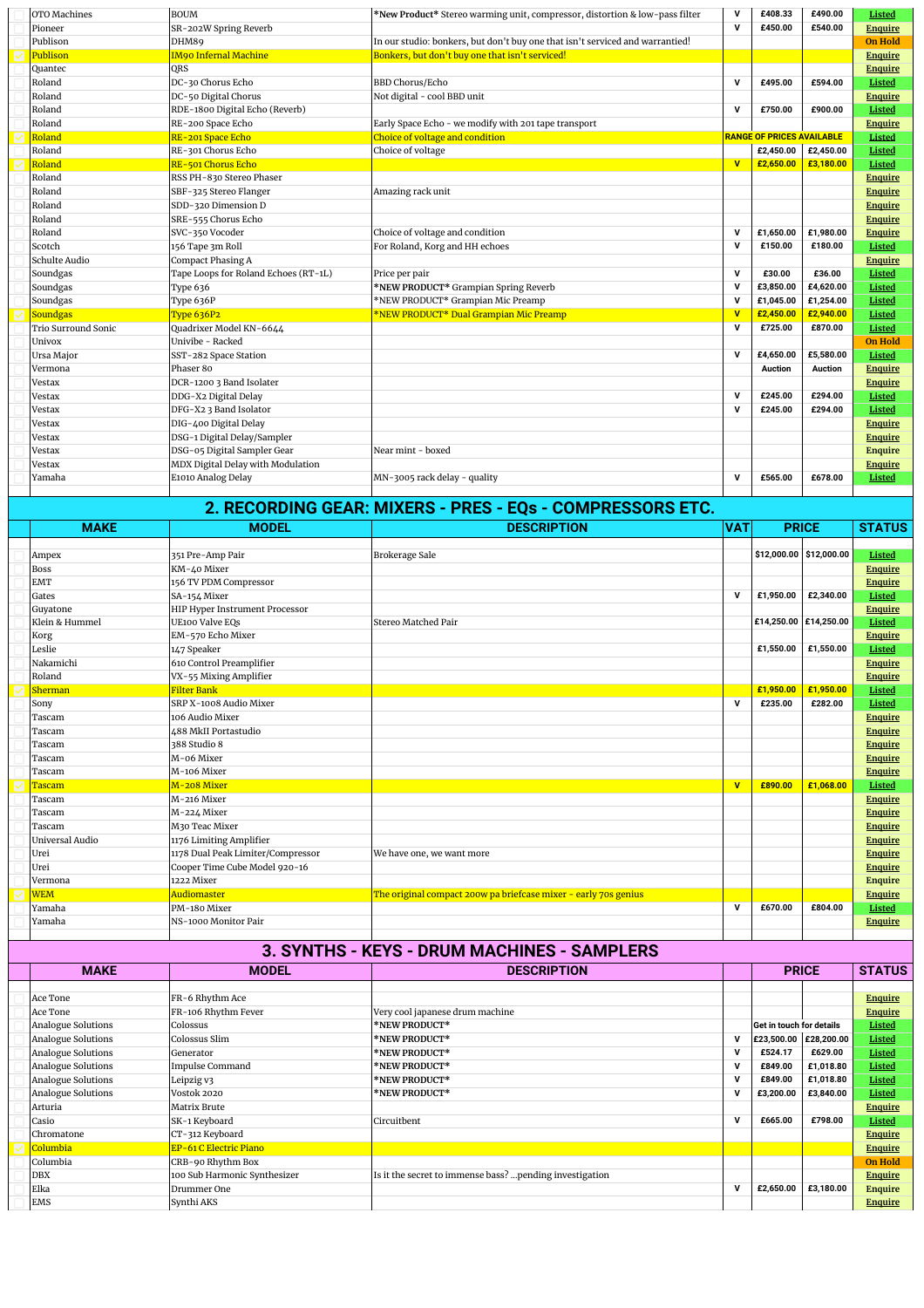| <b>EMS</b>                 | Synthi HiFli                        | <b>Commission Sale</b>                                                            |              |                       |                       | <b>Enquire</b> |
|----------------------------|-------------------------------------|-----------------------------------------------------------------------------------|--------------|-----------------------|-----------------------|----------------|
| <b>EMS</b>                 | VCS-3A Putney                       |                                                                                   |              | £18,950.00 £18,950.00 |                       | <b>Listed</b>  |
| EMS                        | VCS3a & DK-1 Keyboard               |                                                                                   |              |                       | £23,500.00 £23,500.00 | Listed         |
| <b>EMS</b>                 | VCS <sub>3</sub>                    |                                                                                   |              |                       |                       | <b>Enquire</b> |
| Erica Synths               | <b>SYNTRX</b>                       | <b>*NEW PRODUCT*</b>                                                              | $\mathsf{v}$ | £1,582.50             | £1,899.00             | <b>Listed</b>  |
| Erica Synths               | <b>SYNTRXII</b>                     | <b>*NEW PRODUCT*</b>                                                              | $\mathbf v$  | £1,541.67             | £1,850.00             | Listed         |
| Fender                     | Rhodes Mk2 Dyno                     |                                                                                   |              |                       |                       | <b>Enquire</b> |
| Hammond                    | A100 & Leslie 145                   | Brokerage Sale                                                                    |              |                       |                       | <b>Enquire</b> |
| Hammond                    | FR-8L Rhythm Ace                    |                                                                                   |              |                       |                       | <b>Enquire</b> |
| Korg                       | 800DV MaxiKorg                      |                                                                                   |              |                       |                       | <b>Enquire</b> |
| Korg                       | KP-2 Kaoss Pad                      | Circuitbent                                                                       | $\mathsf{v}$ | £495.00               | £594.00               | <b>Listed</b>  |
| Korg                       | KR-55 Rhythm Machine                |                                                                                   | $\mathbf v$  | £750.00               | £900.00               | <b>Listed</b>  |
| Korg                       | Mini Pops 120                       |                                                                                   |              |                       |                       | <b>Enquire</b> |
| Korg                       | MP-5 Mini Pops                      |                                                                                   |              |                       |                       | <b>Enquire</b> |
|                            | MS-20                               |                                                                                   |              |                       |                       | <b>Enquire</b> |
| Korg                       | PS-3100/3200/3300                   |                                                                                   |              |                       |                       |                |
| Korg                       |                                     |                                                                                   |              |                       |                       | Enquire        |
| Korg                       | SR-120 Drum Machine                 |                                                                                   |              |                       |                       | <b>Enquire</b> |
| Linndrum                   | Linndrum                            |                                                                                   |              |                       |                       | <b>Enquire</b> |
| Maestro                    | MRK-4 Rhythm King                   | Awesome beatbox with ability to 'treat' external sounds with the rhythm           |              |                       |                       | <b>Enquire</b> |
| Mizukosha (Suiko?)         | $ST-60$                             |                                                                                   |              |                       |                       | <b>Enquire</b> |
| Moog                       | Minimoog Model D                    | Original Oscillator Board                                                         |              |                       |                       | <b>Enquire</b> |
| Moog                       | Minimoog Model D Reissue            |                                                                                   |              |                       |                       | <b>Enquire</b> |
| Movement Systems           | Drum Computer                       |                                                                                   |              |                       |                       | <b>On Hold</b> |
| National                   | SY-50 Automatic Rhythm              |                                                                                   |              |                       |                       | <b>Enquire</b> |
| Oberheim                   | Matrix-12                           |                                                                                   |              |                       |                       | <b>Enquire</b> |
| Pearl                      | SC-40 Syncussion Drumcomputer       |                                                                                   |              |                       |                       | <b>Enquire</b> |
| Pearl                      | Syncussion SY-1                     | The original and best - with dual outs/cv control                                 |              |                       |                       | <b>Enquire</b> |
| Roland                     | CR-78 CompuRhythm                   | Excellent condition - classic                                                     |              |                       |                       | <b>Enquire</b> |
| Roland                     | Juno-106                            | New 240v or 120v transformer - new voice chips - serviced/warrantied              |              | £2,300.00             | £2,300.00             | <b>Enquire</b> |
| Roland                     | Juno-6                              | Available with Tubbutec JU-66 upgrade                                             | $\mathsf{v}$ | £2,150.00             | £2,580.00             | Listed         |
| Roland                     | <mark>Juno-6 (Unserviced)</mark>    |                                                                                   | v            | £1,850.00             | £2,220.00             | <b>Listed</b>  |
| <mark>Roland</mark>        | Juno-60                             | Available with Tubbutec JU-66 upgrade                                             |              |                       |                       | <b>Enquire</b> |
| Roland                     | Jupiter-6                           |                                                                                   |              |                       |                       | <b>Enquire</b> |
|                            |                                     |                                                                                   |              |                       |                       |                |
|                            |                                     |                                                                                   |              |                       |                       |                |
| Roland                     | Jupiter-8                           |                                                                                   |              |                       |                       | <b>Enquire</b> |
| Roland                     | Rhythm TR-330                       |                                                                                   |              |                       |                       | <b>Enquire</b> |
| Roland                     | SH-101                              |                                                                                   |              |                       |                       | <b>Enquire</b> |
| Roland                     | SH-2 Synthesizer                    | Awesome monosynth - Nils' bass beast                                              |              |                       |                       | <b>Enquire</b> |
| Roland                     | TB-303 Bass Line                    |                                                                                   |              |                       |                       | <b>Enquire</b> |
| Roland                     |                                     | Modified to allow switching between eight different sets of voices including 727, | $\mathbf v$  | £1,400.00             | £1,680.00             | Listed         |
|                            | TR-707 Rhythm Composer              | 808, 909, original sounds and 4 Soundgas banks. This is a lot of fun!             |              |                       |                       |                |
| Roland                     | TR-707 Rhythm Composer HKA/Soundgas | Modified to allow switching between eight different sets of voices including 727, |              |                       |                       | <b>Enquire</b> |
|                            |                                     | 808, 909, original sounds and 4 Soundgas banks. This is a lot of fun!             |              |                       |                       |                |
| Roland                     | TR-808 Rhythm Composer              | Optional upgrade to Soundgas "Ultim808" spec.                                     |              |                       |                       | <b>Enquire</b> |
| Roland                     | TR-909 Rhythm Composer              |                                                                                   | $\mathsf{v}$ | £6,500.00             | £7,800.00             | <b>Listed</b>  |
| Roland                     | VP-330 Vocoder Plus                 |                                                                                   |              |                       |                       | <b>Enquire</b> |
| Rotel                      | RZ-8 Play Mixer                     |                                                                                   | v            | £590.00               | £708.00               | Listed         |
| Seekers                    | Voice Spectra Analog Vocoder        |                                                                                   |              |                       |                       | <b>Enquire</b> |
| <b>Sequential Circuits</b> | Prophet 5                           | Rev 3.31 + Expanded Memory & MIDI                                                 |              | £6,500.00             | £6,500.00             | <b>Listed</b>  |
| Simmons                    | SDS-1 Drum Pad                      |                                                                                   |              |                       |                       | <b>Enquire</b> |
| Simmons                    | SDS-IV Drum Synth                   |                                                                                   |              |                       |                       | <b>Enquire</b> |
| Soma Synthesizers          | Cosmos                              | <b>*NEW PRODUCT*</b>                                                              | $\mathsf{v}$ | £485.00               | £582.00               | <b>Listed</b>  |
| Soma Synthesizers          | Lyra-8                              | *NEW PRODUCT* Available in White, Black, Green and Orange                         | v            | £515.83               | £619.00               | Listed         |
| Soma Synthesizers          | Ornament-8                          | <b>*NEW PRODUCT*</b>                                                              | ${\bf v}$    |                       | See price in listing  | <b>Listed</b>  |
| Soma Synthesizers          | Pulsar-23                           |                                                                                   | $\mathbf v$  | £1,332.50 £1,599.00   |                       | Listed         |
| <b>Star Instruments</b>    | Synare III                          |                                                                                   |              |                       |                       | <b>Enquire</b> |
| Suiko                      | $ST-50$                             |                                                                                   |              |                       |                       |                |
|                            | $ST-60$                             |                                                                                   |              |                       |                       | <b>Enquire</b> |
| Suiko                      |                                     |                                                                                   |              |                       |                       | <b>Enquire</b> |
| Suzuki                     | TES-100/101 Waraku Koto Synth       |                                                                                   |              |                       |                       | <b>Enquire</b> |
| Suzuki                     | TES-151 Taishogoto                  |                                                                                   |              |                       |                       | <b>Enquire</b> |
| Wurlitzer                  | Model 206                           |                                                                                   |              |                       |                       | <b>Enquire</b> |
| Yamaha                     | $CS-15$                             |                                                                                   |              |                       |                       | <b>Enquire</b> |
| Yamaha                     | CS-60/70M/80                        |                                                                                   |              |                       |                       | <b>Enquire</b> |
| Yamaha                     | SH-10ME Taishogoto                  |                                                                                   |              |                       |                       | <b>Enquire</b> |
| <u>Yamaha</u>              | SH-30NR Violyre                     |                                                                                   |              |                       |                       | <b>Enquire</b> |

| <b>4. EFFECT PEDALS</b> |                           |                                            |              |              |           |                |  |  |
|-------------------------|---------------------------|--------------------------------------------|--------------|--------------|-----------|----------------|--|--|
| <b>MAKE</b>             | <b>MODEL</b>              | <b>DESCRIPTION</b>                         |              | <b>PRICE</b> |           | <b>STATUS</b>  |  |  |
|                         |                           |                                            |              |              |           |                |  |  |
| Audio Kitchen           | <b>Fake Plastic Trees</b> | *NEW PRODUCT*                              | $\mathbf v$  | £312.50      | £375.00   | <b>Listed</b>  |  |  |
| Audio Kitchen           | <b>Flying Squirrel</b>    | *NEW PRODUCT*                              | v            | £649.00      | £778.80   | Listed         |  |  |
| Audio Kitchen           | The Big Trees             | *NEW PRODUCT*                              | v            | £649.00      | £778.80   | Listed         |  |  |
| Audio Kitchen           | The Small Trees           | *NEW PRODUCT*                              | $\mathbf v$  | £268.00      | £321.60   | Listed         |  |  |
| <b>Boss</b>             | CE-2 Chorus               |                                            |              |              |           | <b>Enquire</b> |  |  |
| <b>Boss</b>             | CH-1 Super Chorus         |                                            |              |              |           | <b>Enquire</b> |  |  |
| <b>Boss</b>             | DC-2 Dimension C          | Classic 4 button chorus version of SDD-320 | v            | £265.00      | £318.00   | Listed         |  |  |
| Chase Bliss Audio       | Automatone Preamp MkII    | <b>STOCK ON ORDER</b>                      | $\mathbf v$  | £624.00      | £748.80   | Listed         |  |  |
| Chase Bliss Audio       | Automatone CXM 1978       | *NEW PRODUCT*                              | $\mathbf v$  | £749.17      | £899.00   | Listed         |  |  |
| Chase Bliss Audio       | Blooper                   | *NEW PRODUCT*                              | v            | £385.00      | £462.00   | <b>Enquire</b> |  |  |
| Chase Bliss Audio       | Dark World                | *NEW PRODUCT*                              | $\mathbf v$  | £300.00      | £360.00   | <b>Enquire</b> |  |  |
| Chase Bliss Audio       | Gravitas                  | *NEW PRODUCT*                              | $\mathbf v$  | £249.17      | £299.00   | <b>Enquire</b> |  |  |
| Chase Bliss Audio       | Habit                     | *NEW PRODUCT*                              | v            | £332.50      | £399.00   | Listed         |  |  |
| Chase Bliss Audio       | Mood                      | *NEW PRODUCT*                              | v            | £270.00      | £324.00   | <b>Enquire</b> |  |  |
| Chase Bliss Audio       | Thermae                   | *NEW PRODUCT*                              | $\mathbf v$  | £385.00      | £462.00   | <b>Enquire</b> |  |  |
| Chase Bliss Audio       | <b>Tonal Recall</b>       |                                            | v            | £290.83      | £349.00   | <b>Enquire</b> |  |  |
| Chase Bliss Audio       | Warped Vinyl              |                                            | v            | £270.00      | £324.00   | <b>Enquire</b> |  |  |
| Colorsound              | Jumbo Tone Bender         |                                            |              | £490.00      | £490.00   | Listed         |  |  |
| <b>CSL</b>              | Super Fuzz                | ex-Ed O'Brien/Radiohead                    |              |              |           | <b>Enquire</b> |  |  |
| Electro-Harmonix        | <b>Bad Stone</b>          |                                            | $\mathbf v$  | £425.00      | £510.00   | Listed         |  |  |
| Electro-Harmonix        | Deluxe Memory Man         |                                            | $\mathsf{v}$ | £895.00      | £1,074.00 | Listed         |  |  |